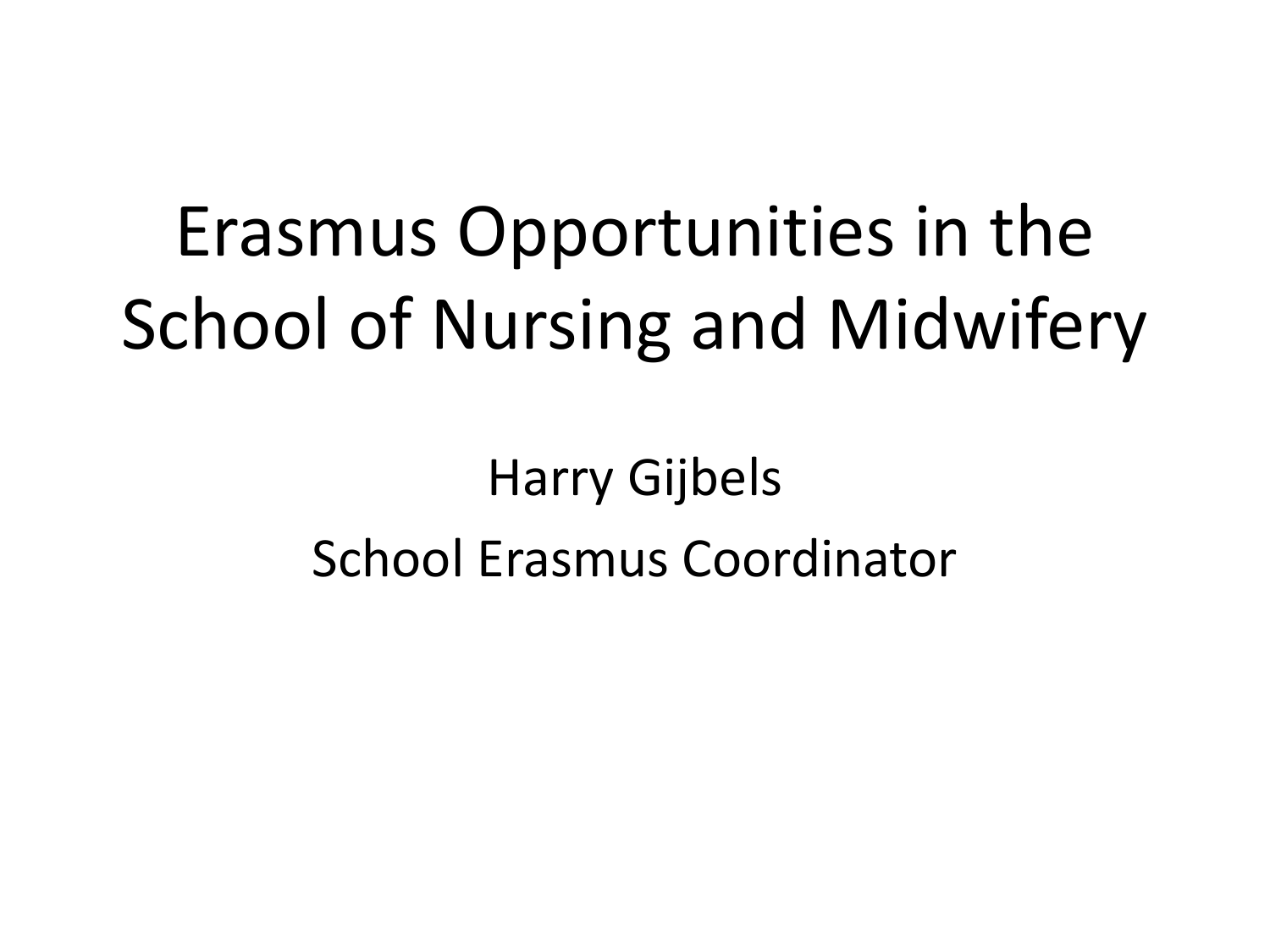#### Overview of Session

- Welcome
- Overview of opportunities
- Recent Erasmus students' experiences
- Selection criteria
- Closing date for application
- Further information
- Harry Gijbels at [h.gijbels@ucc.ie](mailto:h.gijbels@ucc.ie)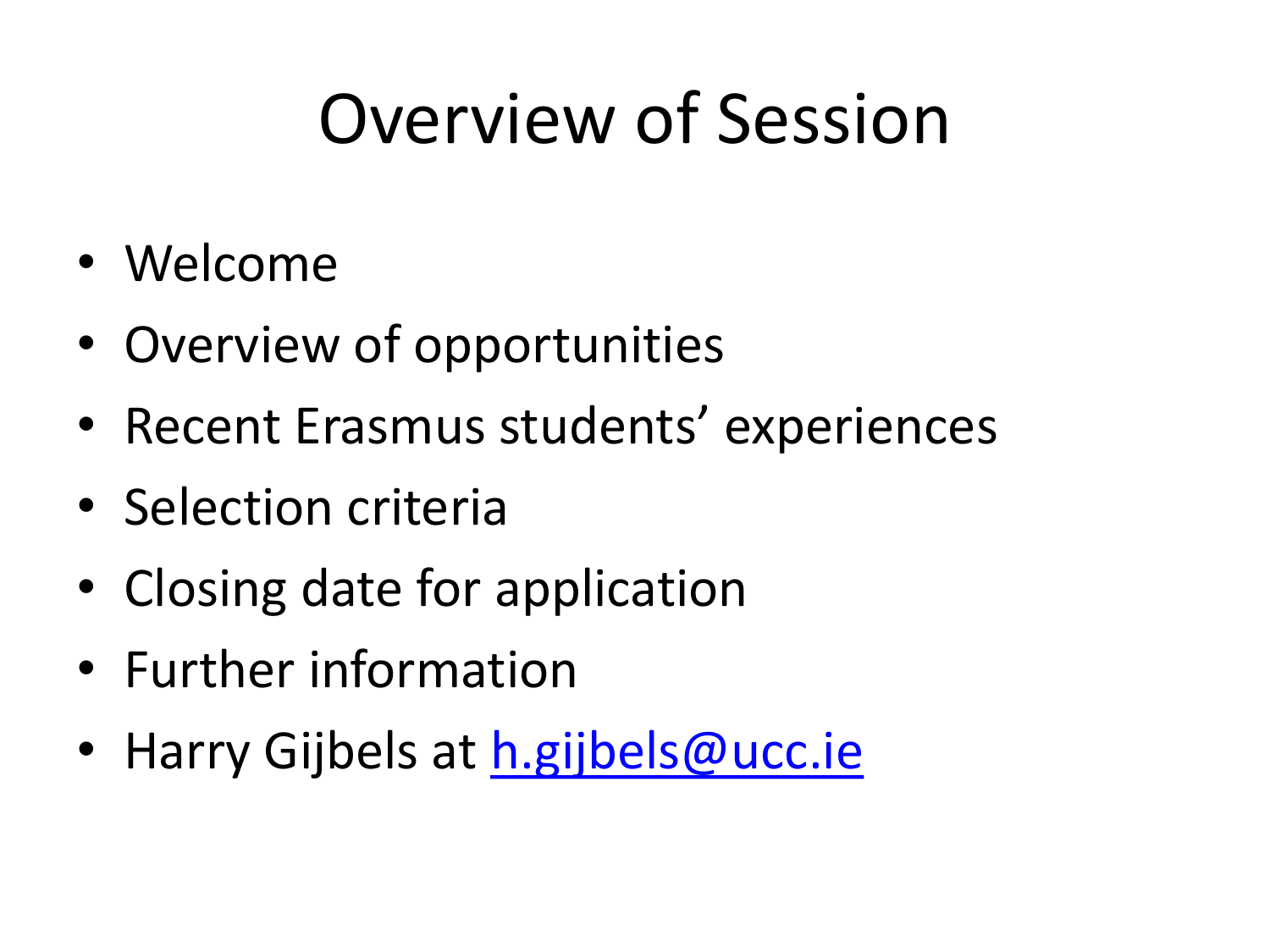#### Current European Partners

- 1. [http://www.urv.cat/en\\_index.html](http://www.urv.cat/en_index.html)
- 2. [http://www.tuas.fi/public/default.aspx?nodeid=7563&cultur](http://www.tuas.fi/public/default.aspx?nodeid=7563&culture=en-US&contentlan=2) [e=en-US&contentlan=2](http://www.tuas.fi/public/default.aspx?nodeid=7563&culture=en-US&contentlan=2)
- 3. <http://portal.savonia.fi/amk/en>
- 4. <http://www.nottingham.ac.uk/index.aspx>
- 5. [http://erasmus.teiep.gr/index.php?option=com\\_content&vie](http://erasmus.teiep.gr/index.php?option=com_content&view=article&id=80&Itemid=65) [w=article&id=80&Itemid=65](http://erasmus.teiep.gr/index.php?option=com_content&view=article&id=80&Itemid=65)
- 6. <http://www.ifits.fr/>
- 7. <http://www.unifi.it/mdswitch.html>
- 8. [https://ucc.moveonnet.eu/moveonline/exchanges/search.p](https://ucc.moveonnet.eu/moveonline/exchanges/search.php?field_id=34&programme_id=1&continent_id=1) [hp?field\\_id=34&programme\\_id=1&continent\\_id=1](https://ucc.moveonnet.eu/moveonline/exchanges/search.php?field_id=34&programme_id=1&continent_id=1)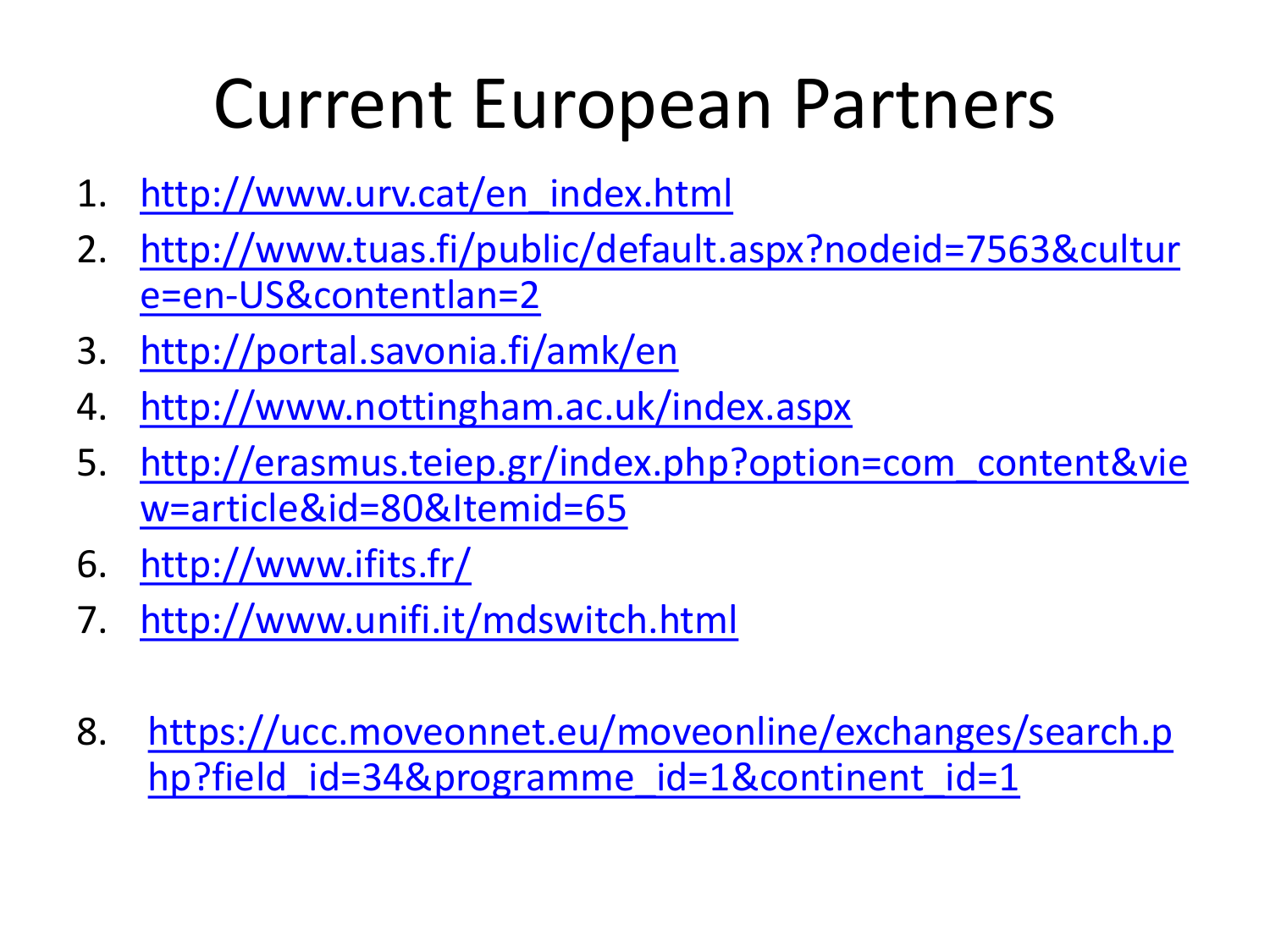#### Outgoing Erasmus Students for 2014-2015

- 18 places available for  $3^{rd}$  year students (4<sup>th</sup> year for Integrated students) for a 8 week placement (2 months):
	- 2 for Spain (Tarragona)
	- 2 for Greece (Ioannina)
	- 2 for Italy (Florence)
	- 2 for France (Neuilly, Paris)
	- 4 for Finland (2 TUAS Turku and 2 SUAS Kuopio)
	- 6 for England (2 Gen, 2 Paeds and 2 ID Nottingham)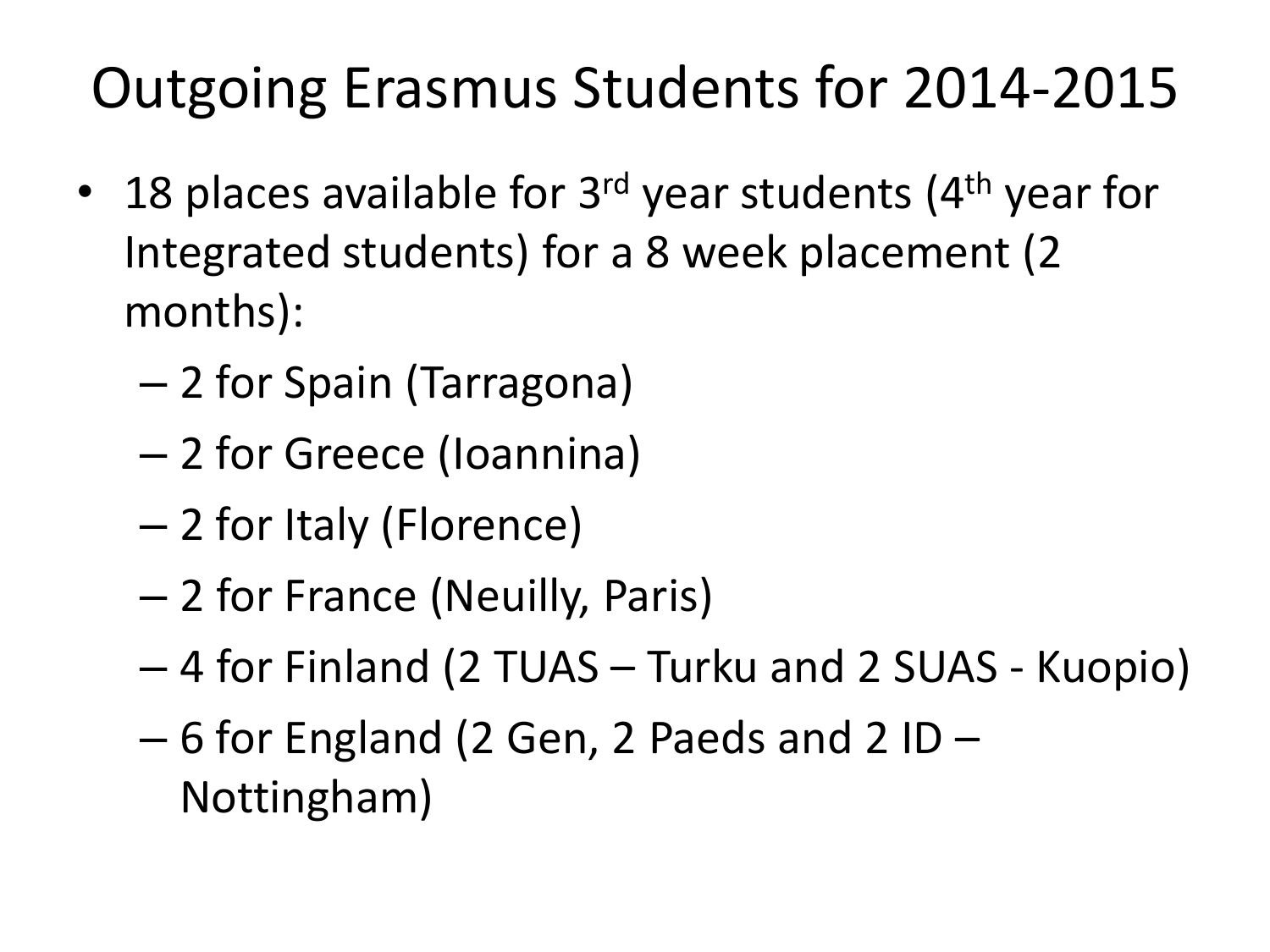#### Erasmus Grants

- Erasmus Grants are related to the cost of living in the host country
- The following rates apply for 2014-2015:
- For Finland, England, France and Italy: €350 per month, so €700 for the two-month placement
- For Greece and Spain: €300 per month, so €600 for the two-month placement
- 75% paid at start of the placement, the remainder towards the end of the placement
- Students are required to show proof of insurance (personal liability, travel), although you will be insured by the host university too as a registered student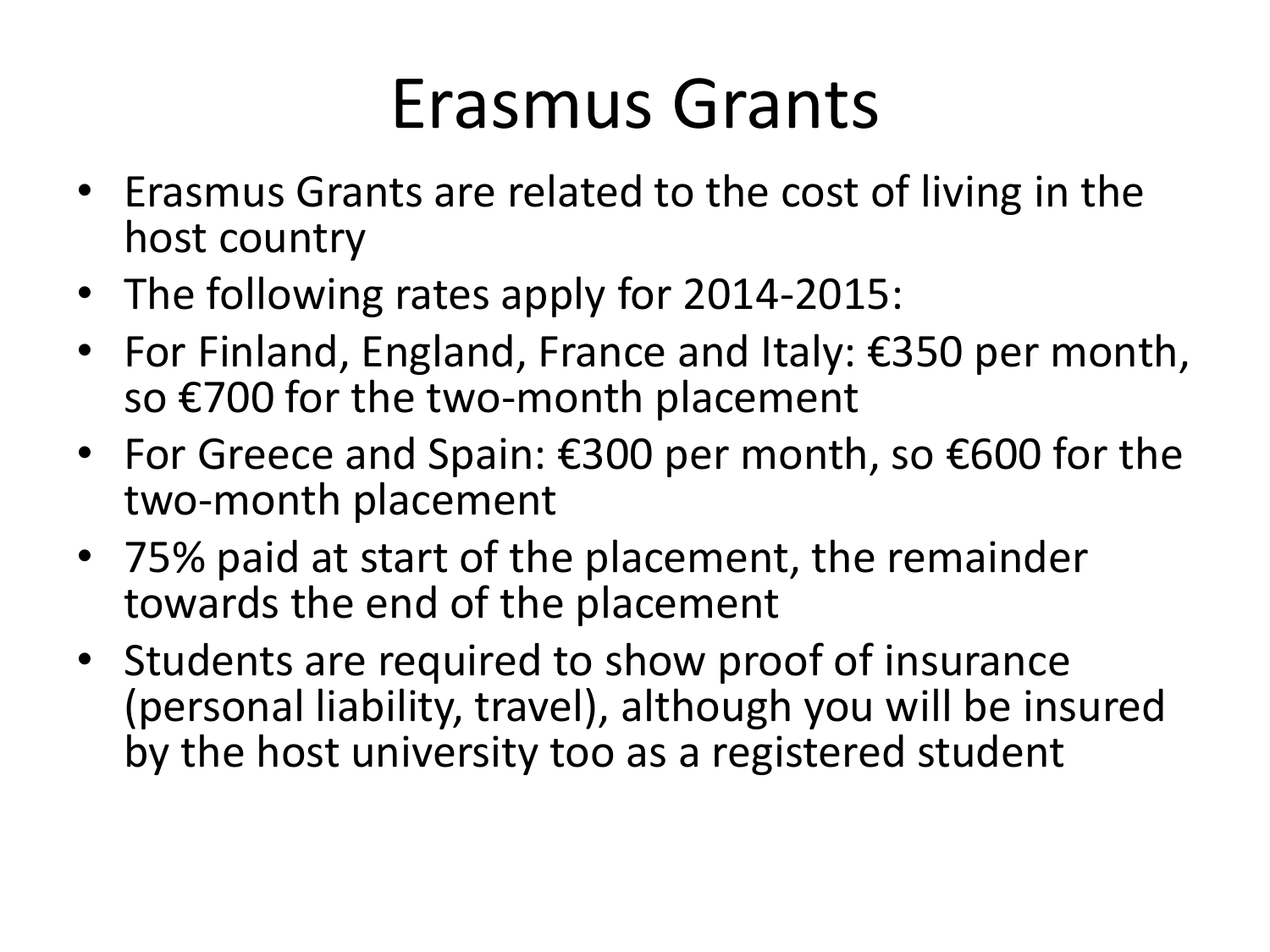# Criteria for Selecting Students for Erasmus Exchange Programme

- 3<sup>rd</sup> year student (BSc Nursing General, Psychiatric, Intellectual Disability, Midwifery), or  $4<sup>th</sup>$  year student (BSc – Integrated)
- Having passed end of year examinations at the first attempt (unless there are specific circumstances)
- Having passed clinical learning outcomes and competencies at the first attempt
- No evidence or history of Supportive Learning Plans (SLPs)
- No more than one week of uncertified or any unaccounted absence from practice placements
- It must be possible to accommodate Erasmus placement request within the student 4 year allocation plan
- Satisfactory overall record of college attendance (>80%)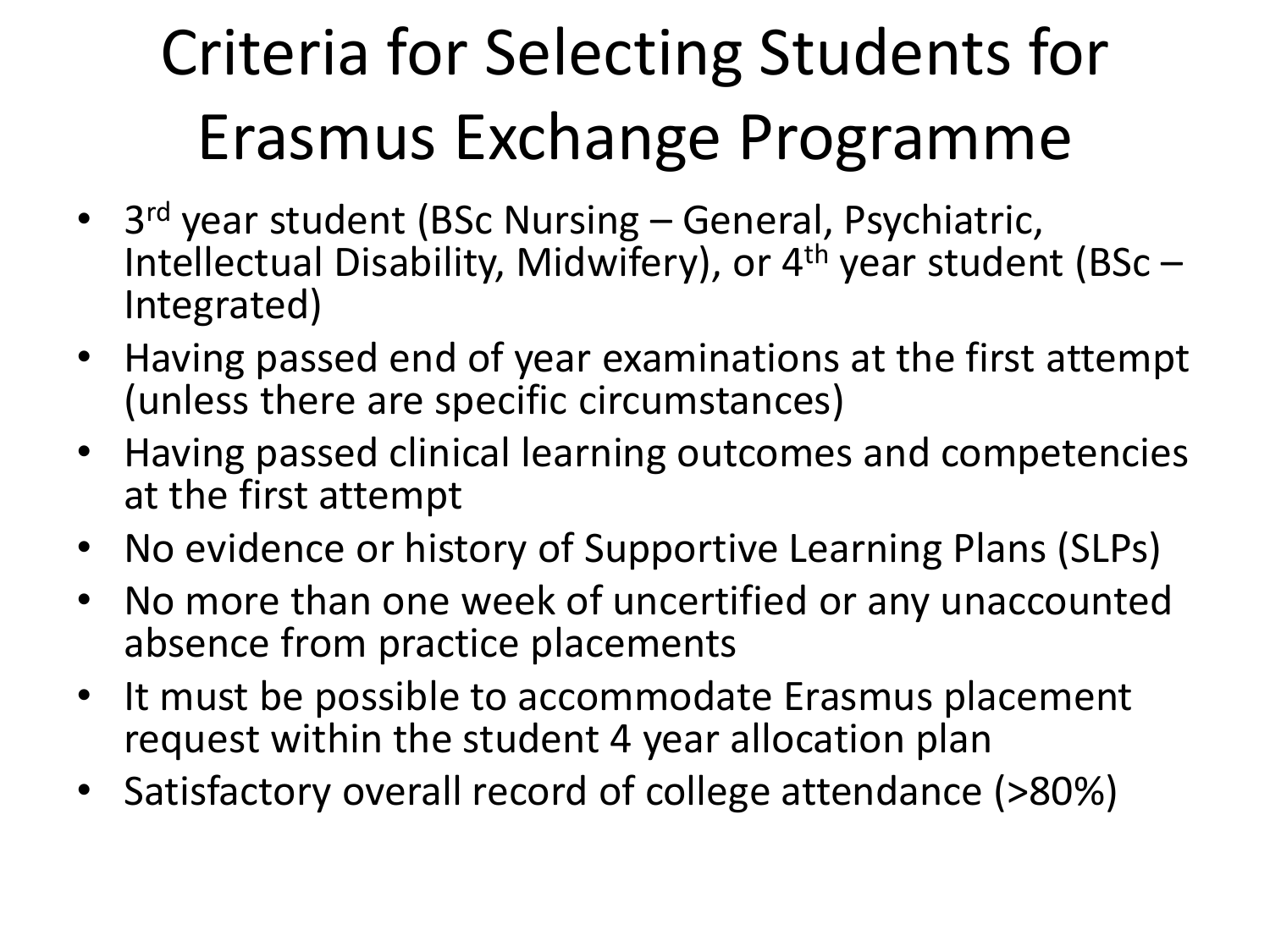### Criteria for Selecting Students for Erasmus Exchange Programme

- Judgement of motivational letter by selection panel (this panel will consist of the Allocations Officer and relevant academic personnel)
- Supporting reference (e.g. preceptor, CPC, lecturer, personal character reference)
- Willing to undergo health and Garda clearance check for host university
- If there are more student applications than places, and more students meeting the criteria than available places, than  $-$  in order to maintain equity – a random draw will take place for the available places
- Applications received after the closing date will not be considered
- Application entails a motivational letter, rank order of places requested (no more than 3), details of one referee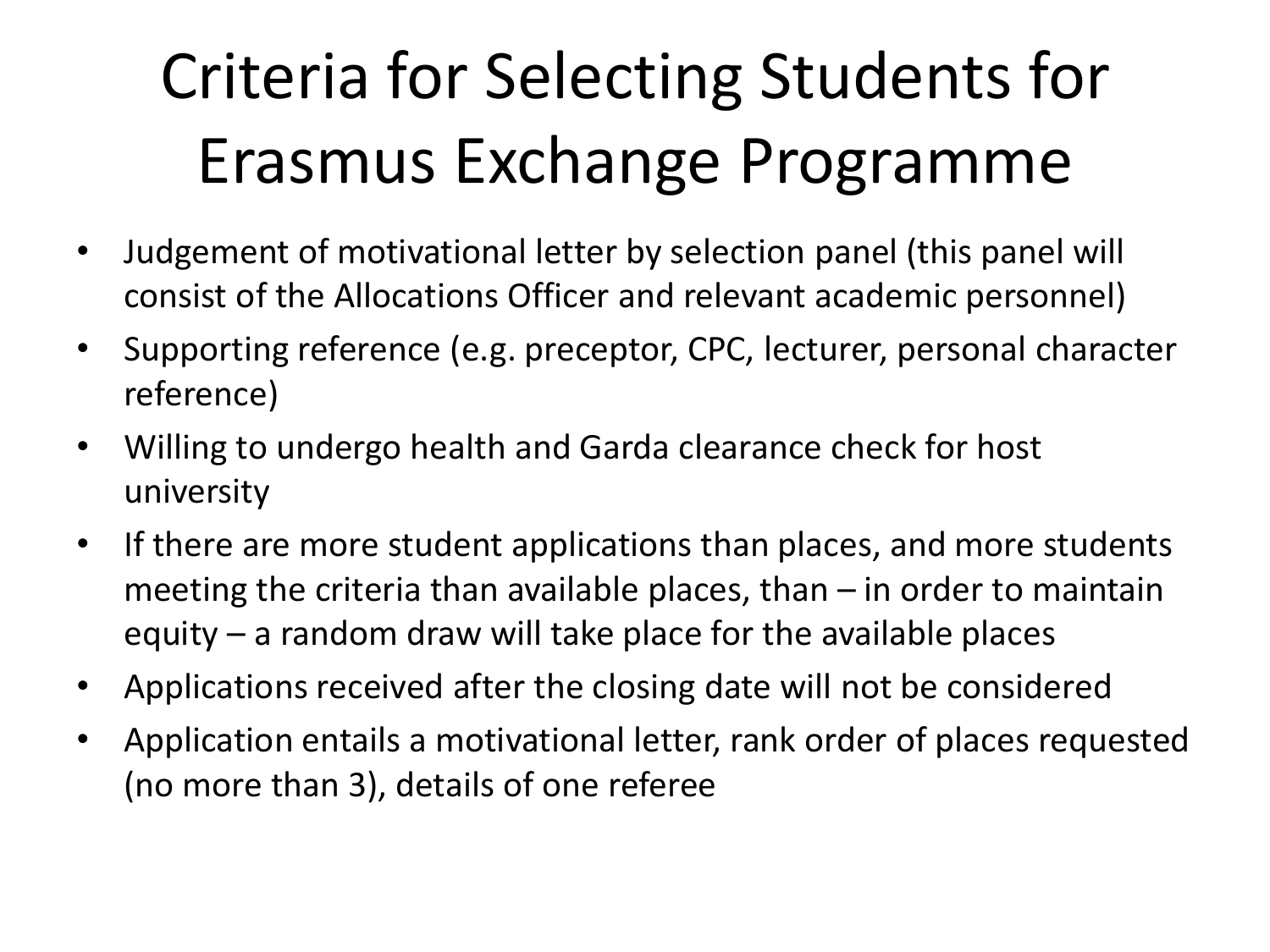#### Post Selection

- Check availability of placement request in host university
- Once confirmed, formal application process will start: completing and submitting forms to International Education Office UCC and host university
- Will involve health clearance and in some countries also Garda clearance evidence
- Then start travel and accommodation arrangements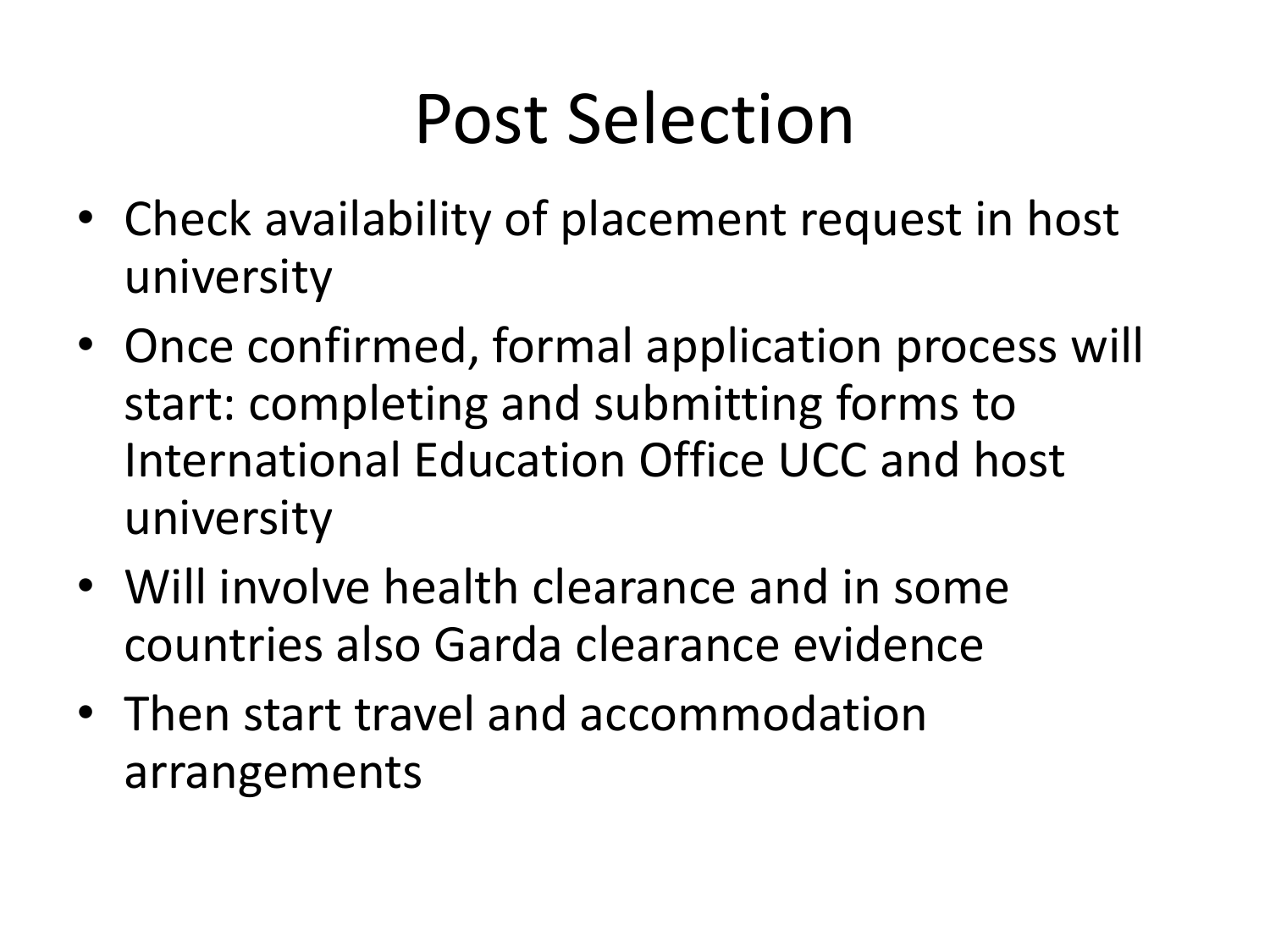#### Please Note

- If placements cannot be matched to meet NMBI requirements (due to short term restrictions by the host university) then the process might have to be stopped and alternatives sought with our own health service provider partners
- If a student is not able to complete sufficient competencies during the Erasmus placement, an extra placement may be required in the following summer (between 3rd and 4th year)
- If a student does not pursue their initial application after having secured an Erasmus placement on their behalf, and if enough notice is not given in relation to that, then Sept-Nov 2014 placements can no longer be guaranteed. Placements may then have to be undertaken in the following summer (between 3rd and 4th year)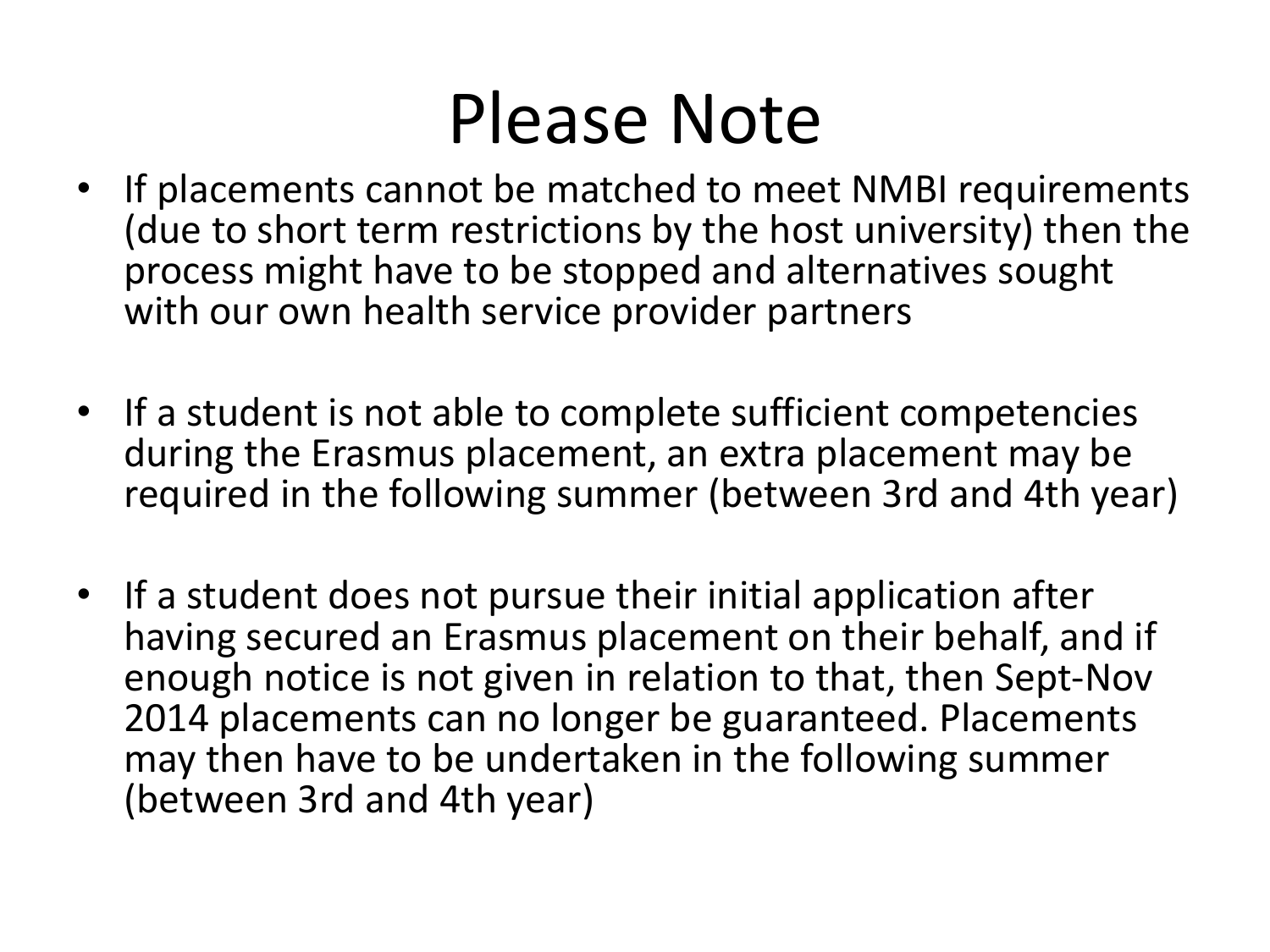# Closing Date

- Monday 10 March at 5 pm
- Applications (motivational letter, reference and choice of first three preferences) by email to

## [h.gijbels@ucc.ie](mailto:h.gijbels@ucc.ie)

• Late applications will not be considered